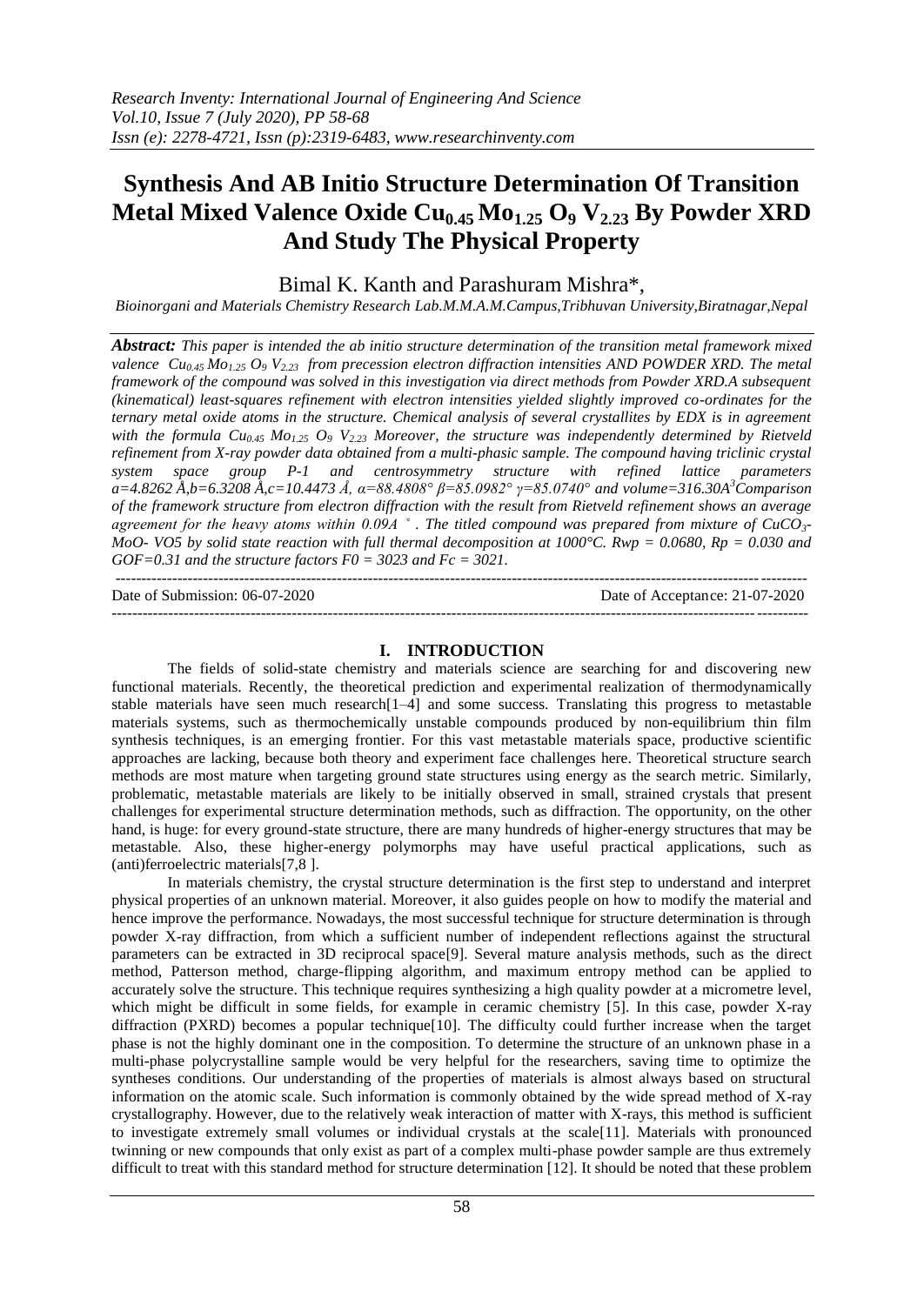cases also include many technologically relevant products such as small precipitates in a metallic matrix, catalysts, pharmaceuticals, pigments and thin films, which a priori exist only in small quantities or rarely grow as large crystals. Hence, ample motivation exists to develop alternative approaches capable for structural analysis of extremely small volumes and crystallites. However, the only real alternative to X-rays is fast electrons, since their interaction with matter is several orders of magnitude stronger than that of X-rays. Electron diffraction structure analysis (EDSA) makes it, thus, possible to obtain structural information at the atomic level even for the steadily growing number of nanocrystalline materials[13]. On the other hand, structure analysis with electron data is rarely straightforward and fully automated, as it is the case with X-ray data because now-adays powder X- ray diffraction has been routinely used a non-destructive fingerprinting technique. It has also been used in studies related to structural phase transitions at variable temperature and pressure. The aim of this work is determine structure of titled compound by ab initio method with the help of powder XRD and study the physical properties[14].

## **II. MATERIAL AND METHOD**

All chemicals used were analytical grade. A polycrystalline sample of  $Cu<sub>0.45</sub> Mo<sub>1.25</sub> O<sub>9</sub> V<sub>2.23</sub>$  was synthesized by a standard solid state reaction using a mixture of high purity reagents of  $CuCO<sub>3</sub>-MoO-V2O5$ contained mixed valence as the starting materials in the molar ratio of  $1 : 1 : 1$ . The mixture was ground carefully, homogenized thoroughly with methanol (99%) in an agate mortar followed stoicheiometrc and then packed into an alumina crucible and calcined at 1000°C in air for 30h with several intermediate grindings. Finally the product was pressed into pallets and sintered at 100 K/h. Powder X-ray diffraction (XRD) data were collected at room temperature in the angular range of  $2q = 10$  to 90 with scan step width of  $0.02^{\circ}$  and a fixed containing time of 15 s using Philips powder diffractometer with graphite monochromatic CuKa radiation. The powder was rotated during the data collection to minimize preferred Orientation effect if any. The program TREOR in CRYSFIRE was used to index the powder pattern which give triclinic cell system.SIRPOW92 was used to locate the positional parameters of constituent atoms. The full pattern is fitting and peak decomposition in the space group P-1 using check cell program. The structural parameters were refined by the Reitveld method using the Jana program which gave at 1000°C. Rwp = 0.0680, Rp = 0.030 and GOF=0.31 the structure factors  $F0 = 3023$  and  $Fc = 3021$ . The density is determined by Archimedes principle. The visual structure was determined by Diamond and Ortep program.

## **III. RESULTS AND DISCUSSIONS**

In order to find out the size and to study the structural properties of the synthesized  $Cu_{0.45}$  Mo<sub>1.25</sub> O<sub>9</sub>  $V_{2,23}$  transiotion metal mixed valence by powder XRD analysis was performed. Structural identification of Cu<sub>0.45</sub> Mo1.25 O<sup>9</sup> V2.23 were carried out with X-ray diffraction in the range of angle 2*θ* between 20º to 70º. Figure.1 shows the XRD patterns for Cu<sub>0.45</sub> Mo<sub>1.25</sub> O<sub>9</sub> V<sub>2.23</sub> which were nanocrystalline in nature. It is clearly revealed that all of the peaks match well with the P-1 space group. Hence, all the reflected peaks in this pattern were found to match with the metal of mixed oxide phase having primitive triclinic crystal system. The broadened peak shows the nanometer-sized crystallites. The average crystalline size was calculated using the Debye-Scherrer formula,with FWHM and found 70.32 nm[15].

STRUCTURE SOLUTION Reitveld Refinement

The framework structure of  $Cu<sub>0.45</sub> Mo<sub>1.25</sub> O<sub>9</sub> V<sub>2.23</sub> was first examined by ab initio structure$ determination method using the powder XRD data. The initial lattice parameters were determined to be parameters a=18.5243 Å, b=5.5290 Å, c=3.3335 Å, α=90.1230° β=90.5674° γ=90.6570° and V=341.38 Å<sup>3</sup>. by an indexing procedure using the program TREOR15 in EXPO2004.16 The most probable space group was suggested to be P1 triclinic crystal system Next, the integrated intensities were extracted by the Le Bail method using the program Jana2006.14 A profile function and background function of the Le Bail method used in the present study were Pseudo-Voigt function and 20thorder Legendre function, respectively. An initial structure model was then obtained by the charge flipping (CF) method17 using the extracted integrated intensities. Although the Mo site could not be clearly determined by the CF

The iteration converged with an R factor of 29% and the final electron density shows a P1 symmetry with a 5% error. The program of EDMA was then used to automatically assign atomic positions. Four unique heavy atomic positions were found and the heaviest one was assigned as Bi while the others were considered as V and Mo. Due to the existence of heavy atoms, all oxygen positions were ambiguous in the electron density map of this stage[14]. To locate the oxygen atoms, a Monte-Carlo based simulated annealing process with the program TOPAS was applied. For each annealing process, various atomic coordinates were randomly assigned as the initial positions of the oxygen atoms [16]. The annealing process was restarted after finding a few oxygen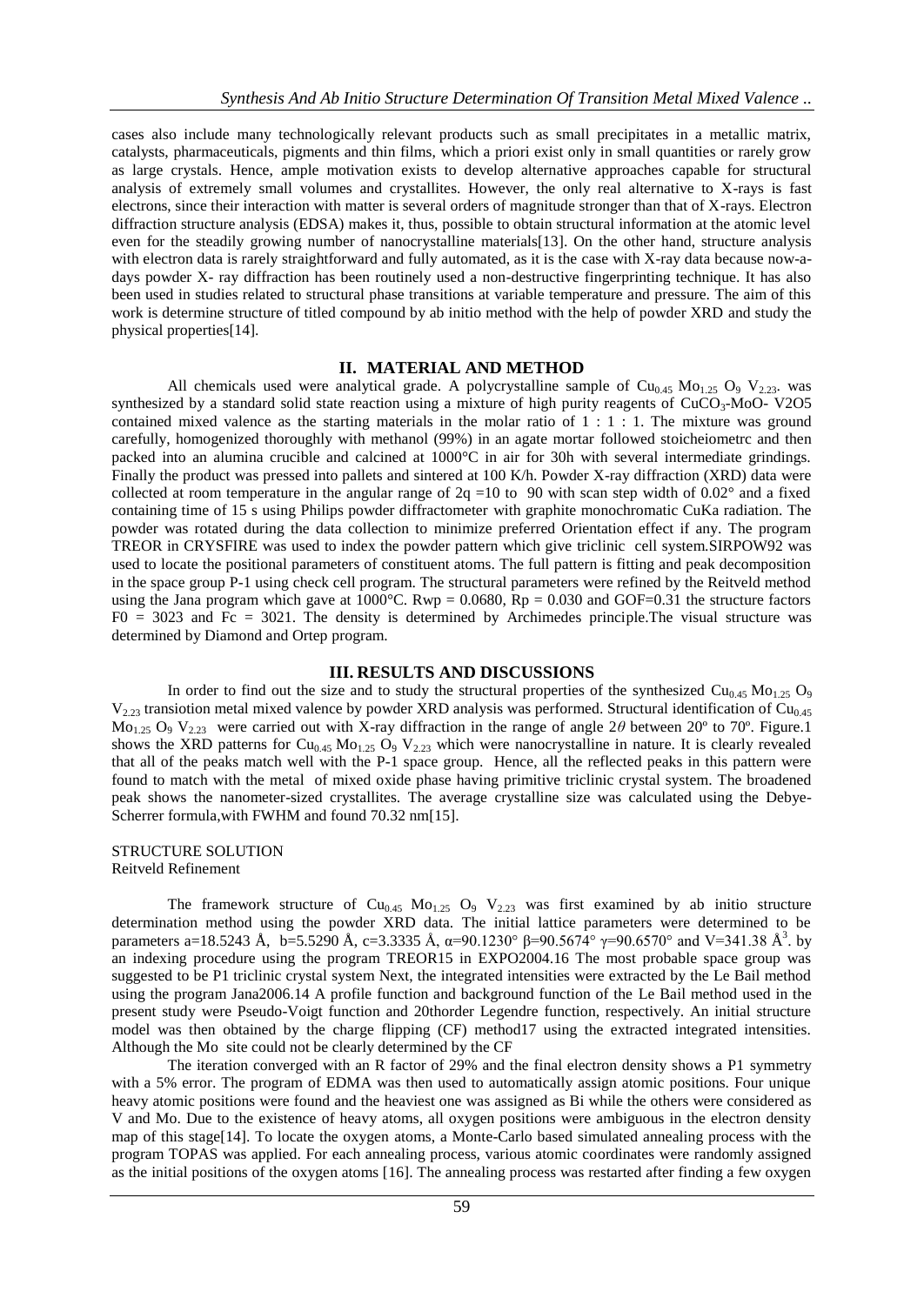positions, until all oxygen positions were found to be reasonable.In this case, powder X-ray diffraction (PXRD) becomes a popular technique but with this technique, the possibility to determine an unknown structure dramatically decreases, because 3D reflections are compressed into 1D with an inevitable overlapping problem, especially when the unit cell is big. The situation will become worse when the PXRD is collected on a multiphase sample, which is not uncommon in the preliminary stage of searching new materials, especially in the cases of hydrothermal (or solvothermal) syntheses of zeolitic or MOF materials'XRD data for the sample of  $Bi_{0.5}$  Mn<sub>0.125</sub> Mo<sub>0.5</sub> O<sub>0.67</sub> synthesized at its nominal composition is shown in Figure 1. All peaks could be indexed to a triclinic unit cell with *P-1*symmetry, analogous to the  $Cu<sub>0.45</sub> Mo<sub>1.25</sub> O<sub>9</sub> V<sub>2.23</sub>$  structure using CRYSFIRE PACKAGE[10]. In the diffraction pattern there is a slight anisotropic peak broadening moving to higher angles. This slight peak broadening could be caused by ordering within the cationic layers but relative disorder of the cations between layers. The sloping background observed in XRD at low angles out to  $\sim$ 30° 20 is qualitatively indicative of stacking faults, a common feature of honeycomb oxides. In an ideal layered mixed-metal oxide, all the cationic planes are stacked along the c-axis by a unique translational stacking vector. However it has been shown that two other stacking vectors with very similar energy (1-2 meV) can occur in a structure, leading to so called "stacking faults". Stacking faults in the honeycomb oxides occur due to the relatively weak coupling between the layers In practice, the cationic layers are never perfectly stacked along the c-axis when a layered structure has the *P-1* space group, although higher temperature thermal treatment during synthesis can decrease the frequency of stacking faults[17].



**Figure2.** Graphical representation of the result from Rietveld refinement with X-ray powder data. Vertical bars indicate positions of the Bragg reflections for  $Cu_{0.45}Mo_{1.25}O_9V_{2.23}$  dots mark the observed intensities and the solid line gives the calculated intensity curve. The deviations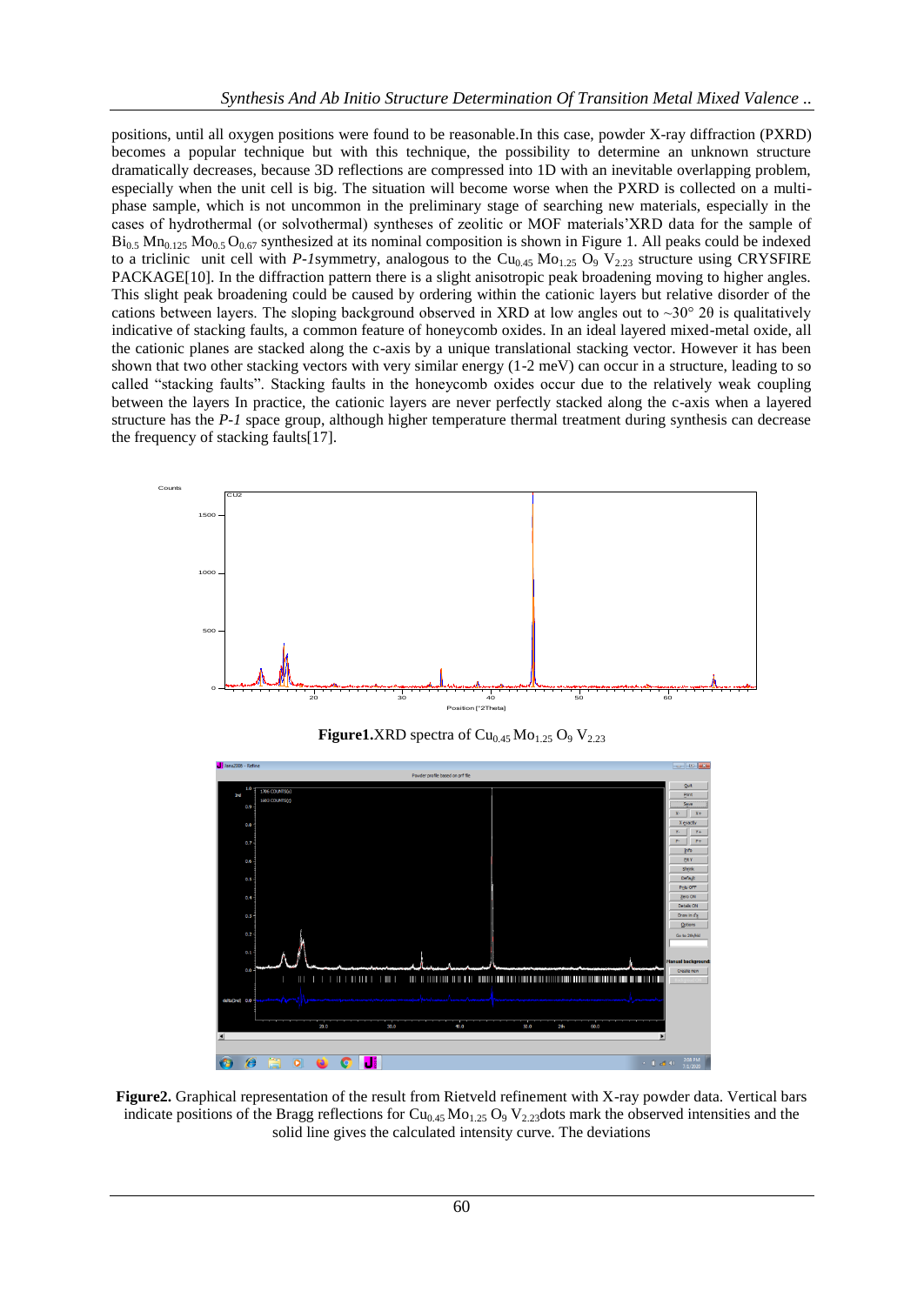| Table 2. Crystallographic data after Reitveld refinement |
|----------------------------------------------------------|
| <b>Creation method</b> Jana 2006 Version : $25/10/2015$  |

# **Phase data**

| Formula sum             | $Cu0.45 Mo1.25 O9 V2.23$                                                                  |
|-------------------------|-------------------------------------------------------------------------------------------|
| Formula weight          | $406.1$ g/mol                                                                             |
| <b>Crystal system</b>   | triclinic                                                                                 |
| Space-group             | $P-1(2)$                                                                                  |
| <b>Cell parameters</b>  | a=4.8262 Å b=6.3208 Å c=10.4473 Å $\alpha$ =88.4808° $\beta$ =85.0982° $\gamma$ =85.0740° |
| <b>Cell ratio</b>       | $a/b=0.7635 b/c=0.6050 c/a=2.1647$                                                        |
| Cell volume             | 316.30 $\AA^3$                                                                            |
| Z                       | 2                                                                                         |
| Calc. density           | 4.26368 g/cm <sup>3</sup>                                                                 |
| <b>Meas.</b> density    | $2.43616$ g/cm <sup>3</sup>                                                               |
| <b>Pearson code</b>     | aP63                                                                                      |
| <b>Formula type</b>     | N5O6P24O28                                                                                |
| <b>Wyckoff sequence</b> | i31f                                                                                      |
| <b>Indixes</b>          | $1 \leq h \leq 2, -2 \leq k \leq 0, 1 \leq l \leq 0$                                      |

# **Fraction Coordinate**

|                  | Atom Ox. Wyck. Site S.O.F. x/a |      |         | v/b                            | z/c                  | $U[\AA^2]$ |
|------------------|--------------------------------|------|---------|--------------------------------|----------------------|------------|
| M <sub>0</sub> 1 | 1f                             | $-1$ | 1/2     | $\theta$                       | 1/2                  | 0.0380     |
| Mo2              | 2i                             | 1    | 0.20055 | $-0.08780$                     | 0.41794              | 0.0380     |
| Mo3              | 2i                             | 1    | 0.39981 | 0.15415                        | 0.02188              | 0.0380     |
| Cu1              | 2i                             | 1    | 0.22690 | $-0.36156$ $0.04203$           |                      | 0.0380     |
| Cu2              | 2i                             | 1    | 0.59173 | 0.49443                        | 0.13513              | 0.0380     |
| Cu3              | 2i                             | 1    |         | $-0.16442 - 0.08343$ $0.42080$ |                      | 0.0380     |
| V1               | 2i                             | 1    | 0.56065 | $-0.24925$ 0.41195             |                      | 0.0380     |
| V <sub>14</sub>  | 2i                             | 1    | 0.72182 | $-0.28136$ 0.23249             |                      | 0.0380     |
| O1               | 2i                             | 1    | 0.92498 |                                | $-0.36264 - 0.05578$ | 0.0380     |
| O <sub>2</sub>   | 2i                             | 1    | 0.83375 |                                | $-0.46660$ $0.62706$ | 0.0380     |
| O3               | 2i                             | 1    | 0.56416 | 0.58811                        | 0.03243              | 0.0380     |
| O4               | 2i                             | 1    | 0.29623 | $-0.12448$ $0.10132$           |                      | 0.0380     |
| O <sub>12</sub>  | 2i                             | 1    | 0.87764 |                                | $-0.44414$ $0.45912$ | 0.0380     |

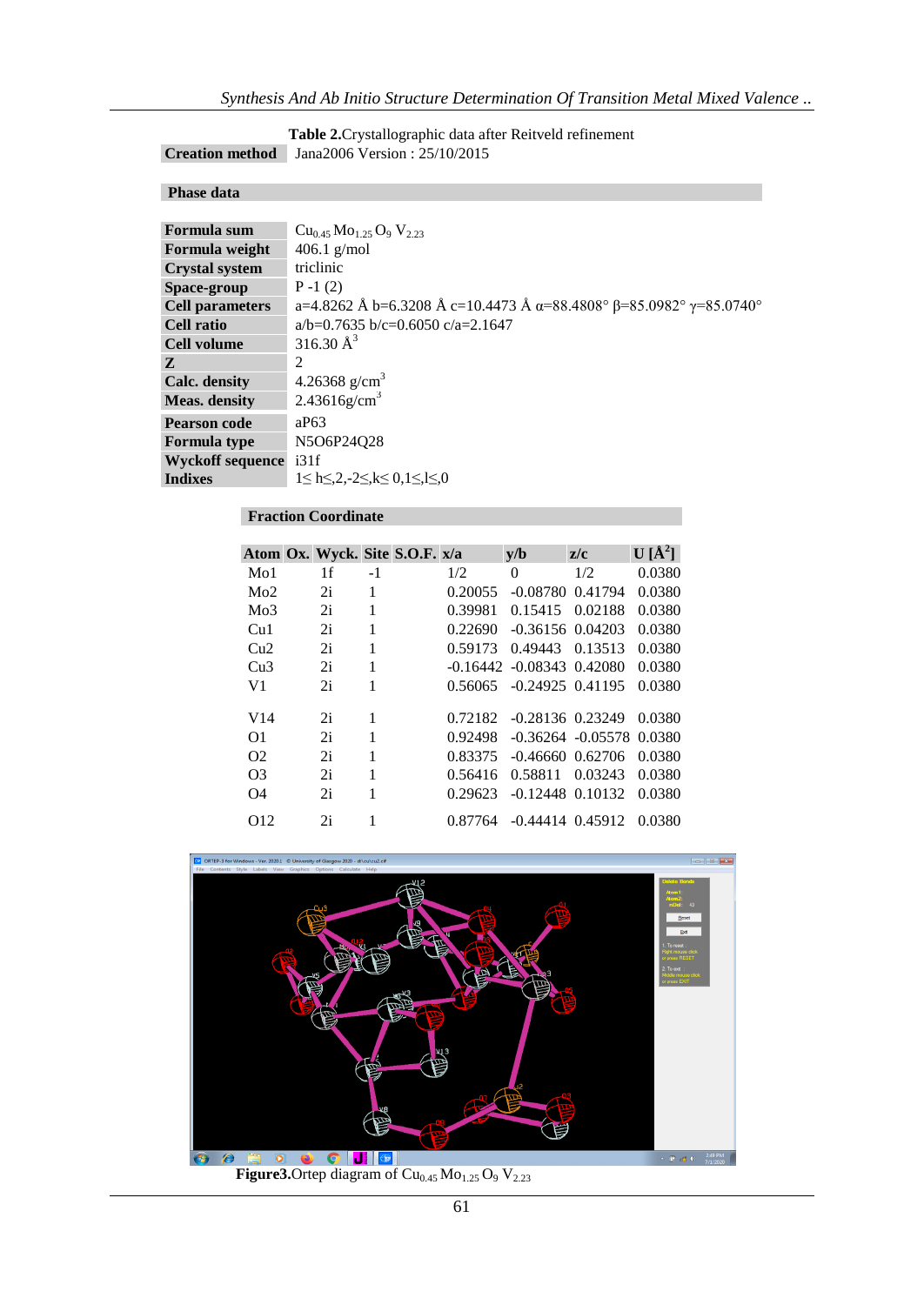

**Figure 4.** Representation of the powellite-type crystal structures of  $Cu_{0.45}Mo_{1.25}O_9V_{2.23}$  atoms



**Figure 5.**Three dimension polyhedron structure of mixed valence of transition metal Cu<sub>0.45</sub> Mo<sub>1.25</sub> O<sub>9</sub> V<sub>2.23</sub>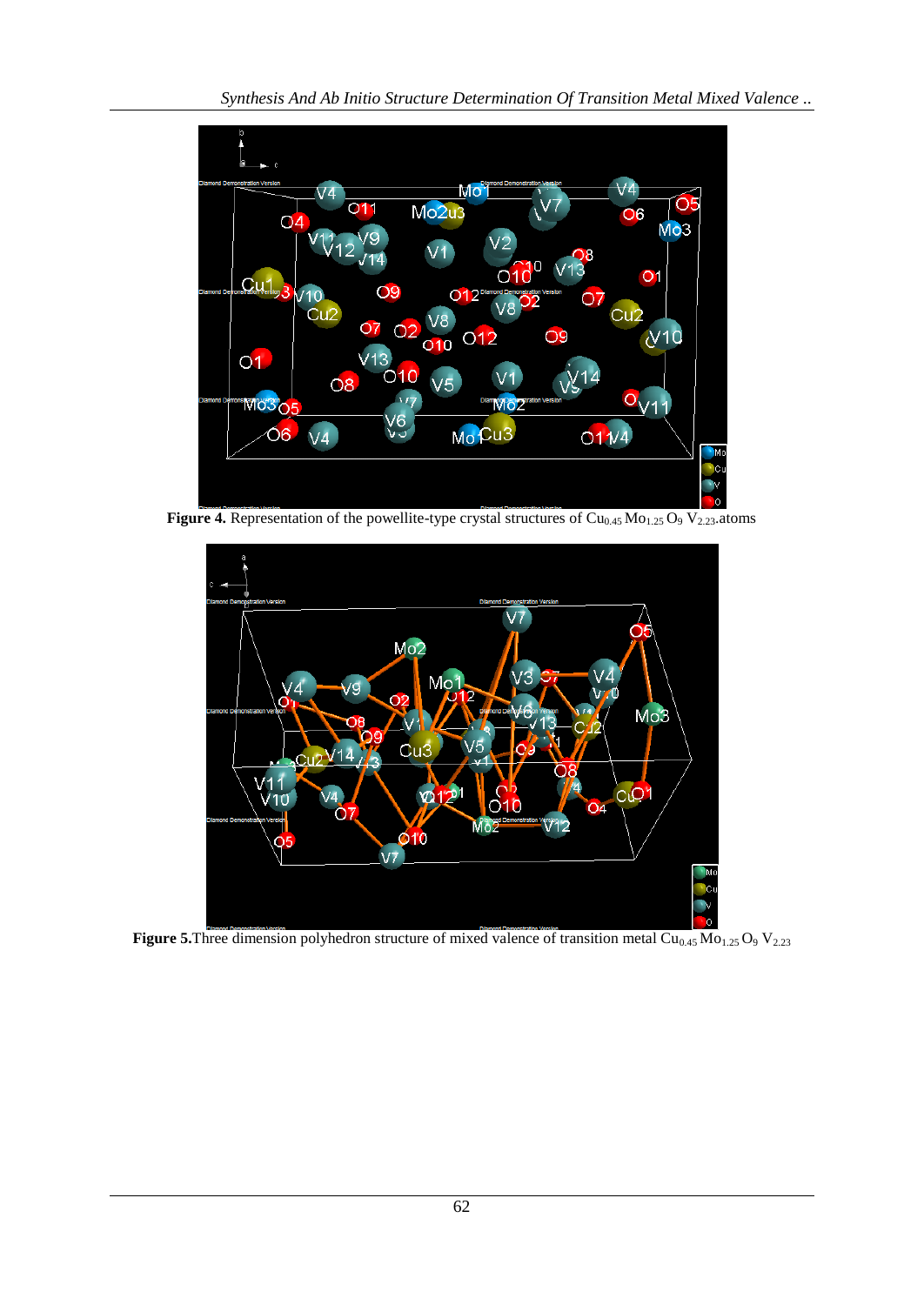| Table 2. Selected bond lengths |                                                          |                                 |                |                         |                                     |  |  |
|--------------------------------|----------------------------------------------------------|---------------------------------|----------------|-------------------------|-------------------------------------|--|--|
|                                | Atom1 Atom code Atom2 Atom code2<br>Angle <sup>(0)</sup> |                                 |                |                         |                                     |  |  |
| Mo1                            | V <sub>2</sub>                                           | 8656021                         | V <sub>2</sub> | 8555011                 | 180.000                             |  |  |
|                                | V <sub>2</sub>                                           | 8656021                         | Cu3            | 6655011                 | 112.014                             |  |  |
|                                | V <sub>2</sub>                                           | 8656021                         |                | Cu <sub>3</sub> 6556021 | 67.986                              |  |  |
|                                | V <sub>2</sub>                                           | 8656021                         | $V_3$          | 9555011                 | 118.176                             |  |  |
|                                | V <sub>2</sub>                                           | 8656021                         |                | Mo2 2656021             | 116.929                             |  |  |
|                                | V <sub>2</sub>                                           | 8555011                         |                | Cu <sub>3</sub> 6655011 | 67.986                              |  |  |
|                                | V <sub>2</sub>                                           | 8555011                         |                | Cu <sub>3</sub> 6556021 | 112.014                             |  |  |
|                                | V <sub>2</sub>                                           | 8555011                         |                | Mo2 2656021             | 63.071                              |  |  |
|                                | V <sub>2</sub>                                           | 8555011                         |                | Mo2 2555011             | 116.929                             |  |  |
|                                | Cu3                                                      | 6655011                         |                | Cu <sub>3</sub> 6556021 | 180.000                             |  |  |
|                                | Cu <sub>3</sub>                                          | 6655011                         | V3             | 9555011                 | 61.804                              |  |  |
|                                | Cu3                                                      | 6655011                         |                | Mo2 2656021             | 66.499                              |  |  |
|                                |                                                          | Cu3 6556021                     | V6             | 12555011                | 92.809                              |  |  |
|                                | V1                                                       | 7656021                         |                | Mo2 2555011             | 117.066                             |  |  |
|                                | $_{\rm V1}$                                              | 7656021                         | V6             | 12656021                | 79.174                              |  |  |
| V <sub>2</sub>                 | V <sub>6</sub>                                           | 12555011                        | Cu3            | 6555011                 | 123.688                             |  |  |
|                                | V6                                                       | 12555011                        |                | V12 18555011            | 89.640                              |  |  |
|                                | V6                                                       | 12555011                        |                | V <sub>5</sub> 11656021 | 44.259                              |  |  |
|                                | Cu3                                                      | 6555011                         | V1             | 7555011                 | 149.165                             |  |  |
|                                |                                                          | Cu3<br>6555011                  |                | V3 9555011              | 145.055                             |  |  |
|                                |                                                          | Cu3 6555011 V12 18555011        |                |                         | 74.621                              |  |  |
|                                |                                                          |                                 |                |                         | Cu Cu3 6556021 V12 18555011 163.132 |  |  |
|                                |                                                          | Cu3 6556021 V5 11656021 49.484  |                |                         |                                     |  |  |
|                                | V12                                                      | 18555011 V5                     |                | 11656021                | 126.754                             |  |  |
|                                |                                                          | O6 26555011 V11 17655021        |                |                         | 70.793                              |  |  |
|                                | O <sub>6</sub>                                           | 26555011                        |                | Mo3 3655021             | 100.739                             |  |  |
|                                | O <sub>6</sub>                                           | 26555011                        | O5             | 25755021                | 134.875                             |  |  |
|                                | O6                                                       | 26555011                        | Cu1            | 4755021                 | 155.737                             |  |  |
|                                |                                                          | O6 26555011 V10 16665021 88.292 |                |                         |                                     |  |  |
|                                | V4                                                       | 10555011                        | O3             | 23665021                | 136.751                             |  |  |
| V13                            | V6                                                       | 12555011 08                     |                | 28555011                | 65.681                              |  |  |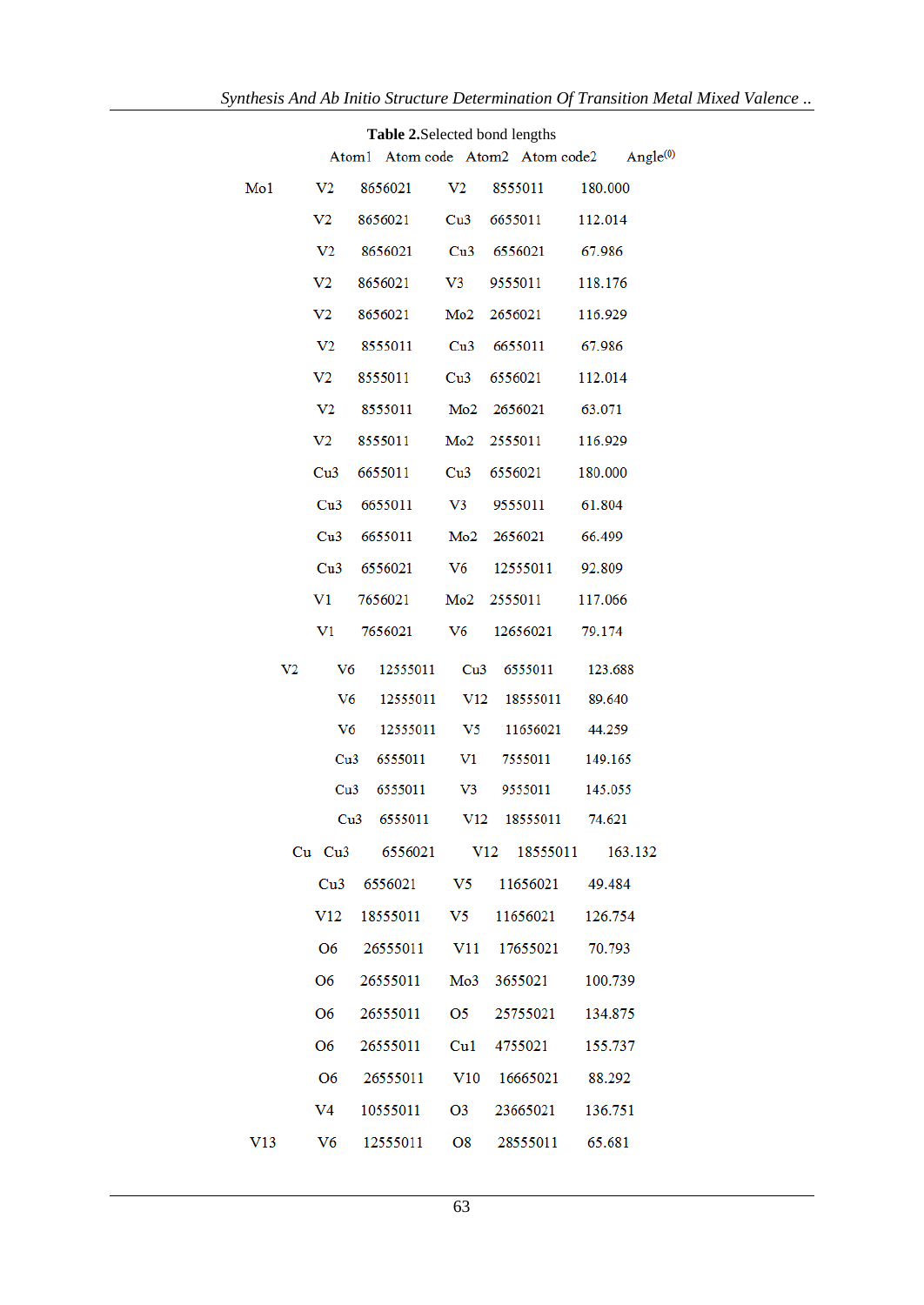## SEM(SCANNING ELECTRON MICROSCOPY)

Scanning electron microscopy (SEM) is giving morphological examination with direct visualization. The techniques based on electron microscopy offer several advantages in morphological and sizing analysis; however, they provide limited information about thesize distribution. For SEM characterization, nanoparticles solution should be first converted into a dry powder, which is then mounted on a sample holder followed by coating with a conductive metal, such as gold, using a sputter coater. The sample is then scanned with a focused fine beam of electrons. The surface characteristics of the sample are obtained from the secondary electrons emitted from the sample surface. The morphology of the transition metal mixed valece oxide nanoparticles is shown in Figure6. From the image, it is clear that the particles were highly agglomerated in nature. The SEM pictures clearly show randomly distributed grains with smaller size. From the SEM analyses, one can conclude the formation of nanoparticles spherical structure. Here it is grown in very high-density and possessing almost uniform spherical shapes. The image reveals that the average size of the particles is 70.32 nm.



**Figure.6:** SEM image of nanoparticles of  $Cu<sub>0.45</sub> Mo<sub>1.25</sub> O<sub>9</sub> V<sub>2.23</sub>$ 

## THE TRANSMISSION ELECTRON MICROSCOPE (TEM)

The transmission electron microscope utilized a high energy electron beam transmitted through a very thin sample to image and analyzes the microstructure of materials with atomic scale resolution. The electrons are focused with electromagnetic lenses and the image is observed on a fluorescent screen, or recorded on film or digital camera. The electrons are accelerated at several hundred kV, giving wavelengths much smaller than that of light: 200kV electrons have a wavelength of 0.025Å. Whereas, the resolution of the optical microscope is limited by the wavelength of light, that of the electron microscope is limited by aberrations inherent in electromagnetic lenses, to about  $1-2$  Å. Transmission electron microscope is used to characterize the microstructure of materials with very high spatial resolution. The transmission electron microscopic study was carried out to confirm the actual size of the particles, their growth pattern and the distribution of the crystallites. TEM image of the synthesized silver oxide nanoparticles is shown in Fig.3. As can be seen from the TEM image, the particles are nearly spherical shapes with well defined boundaries. It is evident from the micrographs that the average size of the particles as directly measured from the image is ~15 nm. This result is similar to that obtained from XRD analysis.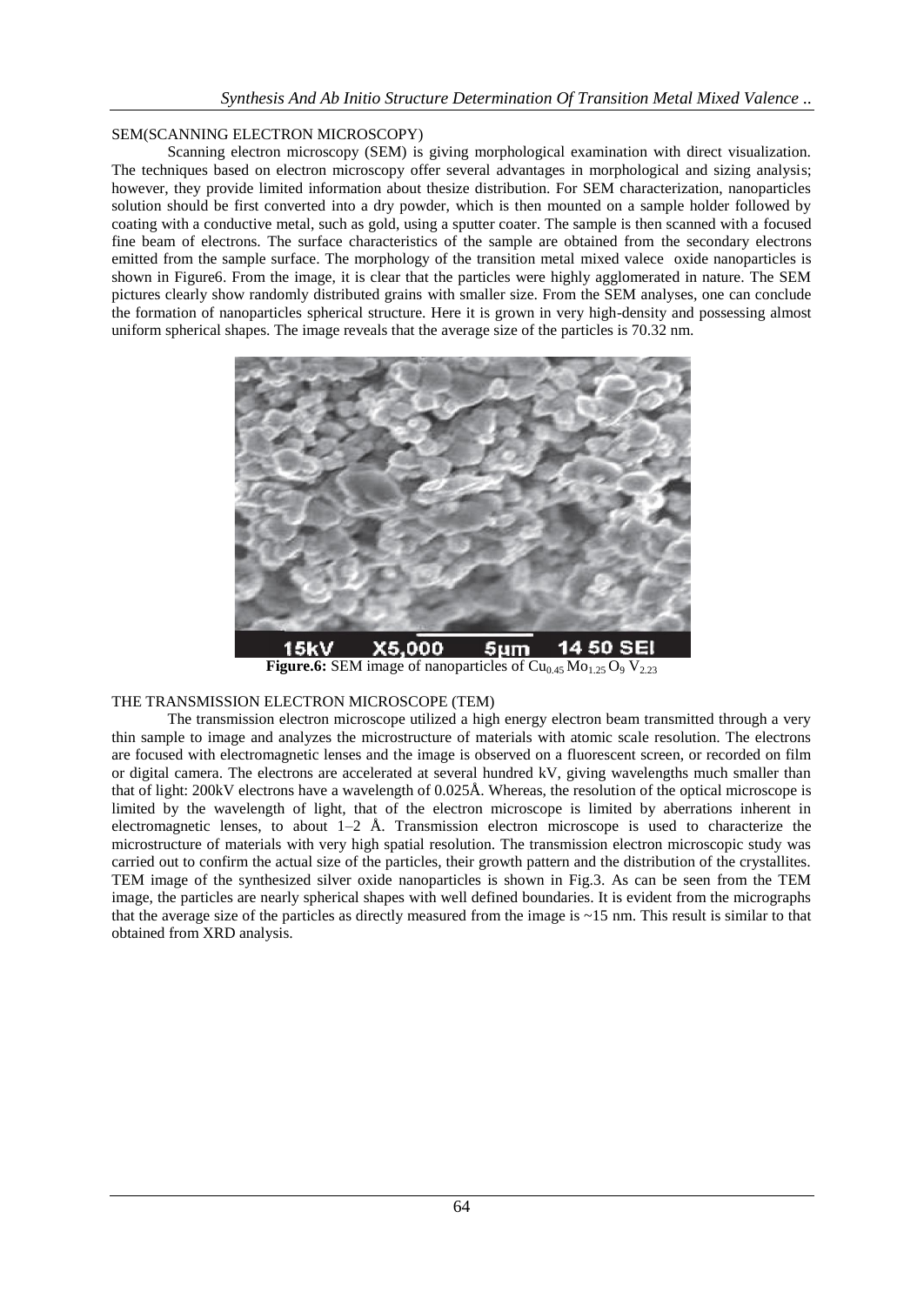

**Figure7.**TEM spectra of  $\overline{\text{Cu}_{0.45} \text{Mo}_{1.25} \text{O}_9} \text{V}_{2.23}$ 

DIELECTRIC CONSTANT

The dielectric constant and the dielectric loss of the 10 mm in diameter pellet have been used for the determination of dielectric properties of silver oxide nanoparticles. The corresponding thickness of the pellet was 1.20 mm was studied at different temperature using a HIOKI 3532-50 LCR HITESTER in the frequency range of 50 Hz to 5 MHz. The results of the dielectric constant and dielectric loss as a function of frequency have been plotted in Figs. 8&9. It can be easily interpreted from the plots that the silver oxide nanoparticles show same trend, as having high values of dielectric constant and dielectric loss at low frequencies and decrease with the increase in frequency while reaching to a constant saturated value at high frequencies, depicting a frequency independent behavior. These defects activate interfacial polarizations at low frequencies. Due to this polarization, the dielectric constant is higher at low frequencies. The net polarization of silver oxide is owing to ionic, electronic, dipolar and space charge polarizations . The huge value of the dielectric constant is due to the fact that silver oxide acts as a nanodipole under electric fields [18]. The small-sized particles require a large number of particles per unit volume, important in an increase of the dipole moment per unit volume, and a high dielectric constant. The dielectric constant at low frequencies starts from high value and decreases with increase in temperature. As the temperature increases, the dielectric constant values start increasing. The high value of dielectric constant at low temperature credited to space charge polarization whereas at higher temperature and at low frequencies it possibly connected with defect related conduction processes . The variations of dielectric loss of silver oxide nanoparticles of with frequency and temperature are shown in Figure 11. It can be seen that dielectric loss decreases with increase of frequency and at higher frequencies the loss angle has almost the same value at all temperatures. In dielectric materials, generally dielectric losses take place due to absorption current. The orientation of molecules along the direction of the applied electric field in polar dielectrics requires a part of electric energy to overcome the forces of internal friction . One more part of electric energy is utilized for rotations of dipolar molecules and other kinds of molecular transfer from one position to another, which also involve energy losses. In nanophase materials, inhomogeneities similar to defects and space charge formation in the inter phase layers create an absorption current ensuing in a dielectric loss .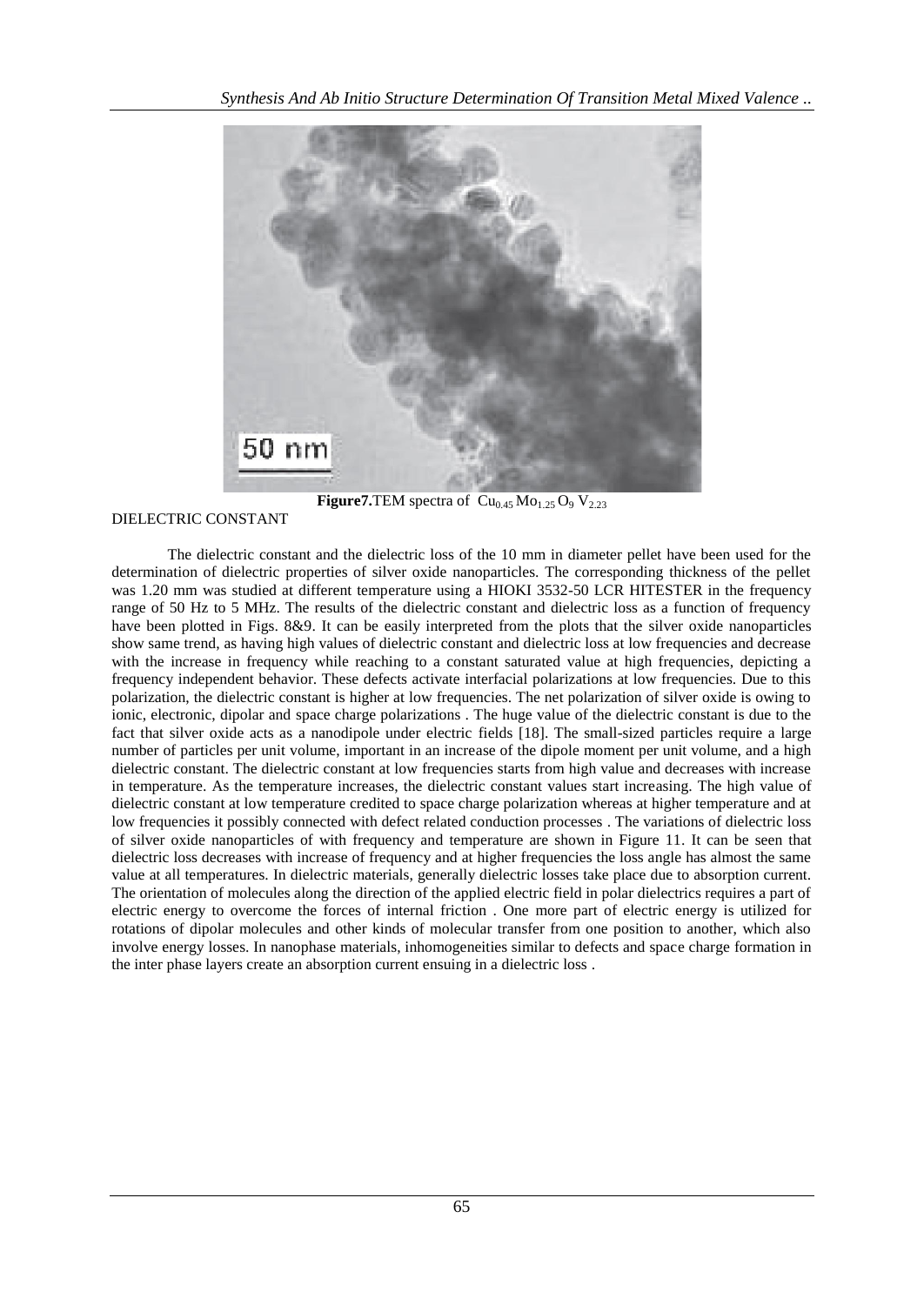

**Figure 8:** Dielectric constant as a function of log frequency

The titled metal oxide show nanopartice according to particle size which are placed in the heater and their response is taken at different temperatures. Temperature dependent dielectric constant and dielectric loss has been plotted in Figs. 8 and 9. It is also observed that as the temperature increases, the dielectric constant also increases to a considerable value as seen in Fig. 5. The same trend is observed behavior of dielectric properties with temperature is different over different temperature ranges i.e. at low and high temperature. It is evident from the Fig.6 and 7 that the dielectric constant and dielectric loss are low at a certain room temperature range and remain independent of temperature changes. In high temperature range the dielectric properties rise suddenly and reach a maximum value. The basic reason of the independency of dielectric constant in low temperature range is that impurities remain localized in this range and so conduction is not easy while at high temperature impurities are no more localized and hence conductivity of the material is increased. In case of ionic solids, electrons of the material also become free and contribute to conduction. This results in high polarization of the material; hence value of dielectric constant is increased with increase in temperature. At low and room temperature range, the effect of grain boundaries is dominant and that is why the dielectric properties have small magnitudes and are constant. As the temperature is increased, the role of grains becomes more and more effective and increases in the dielectric properties [20].



**Figure9.** Temperature dependent dielectric constant of  $Cu<sub>0.45</sub> Mo<sub>1.25</sub>O<sub>9</sub> V<sub>2.23</sub>$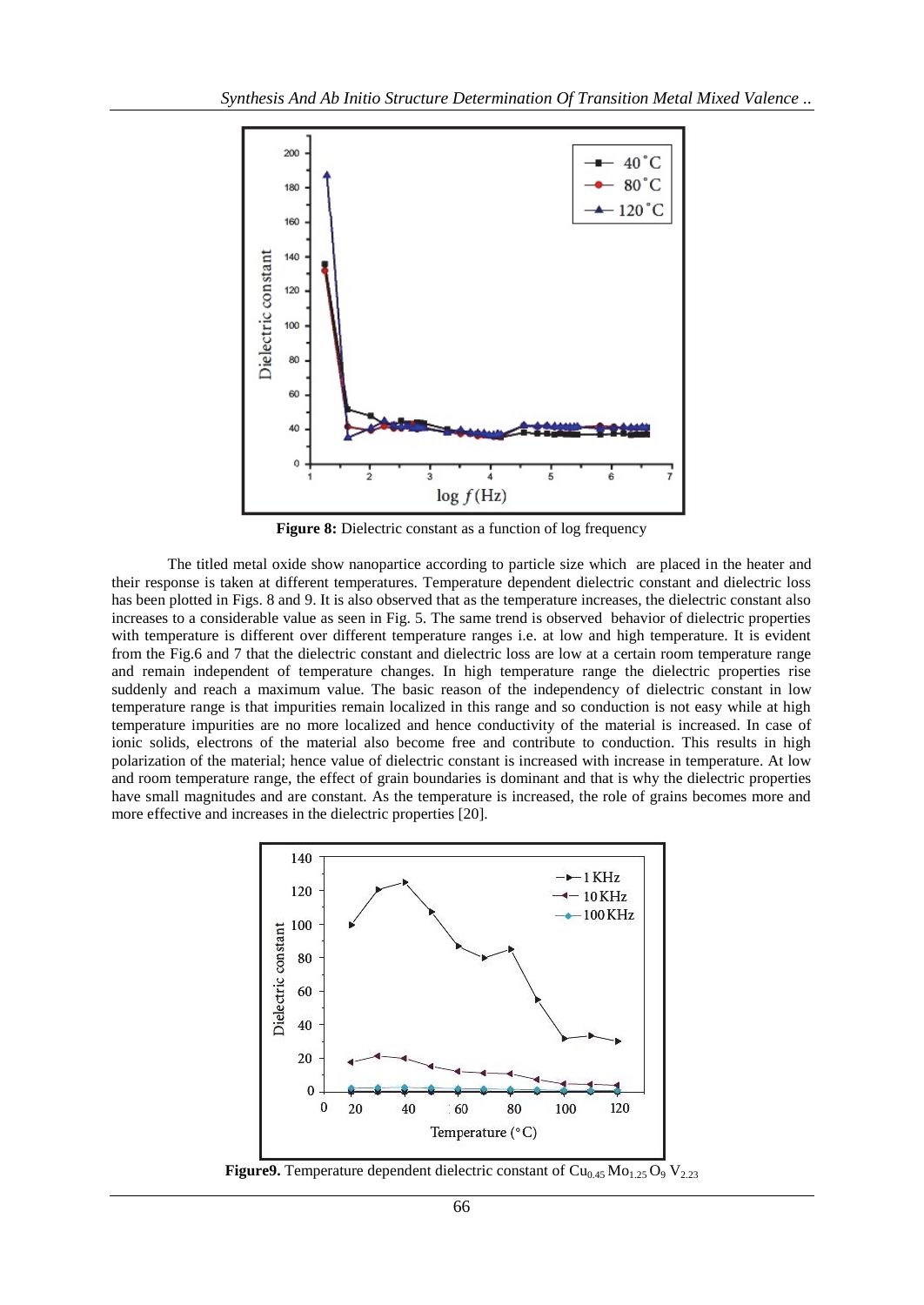

**Figure10.** Dielectric loss versus temperature as well given in Fig. 8. Nanoparticles

Due to the thermionic emission and tunnelling of charge carriers across the barrier, the conductivity increases with the temperature. Because of small size of the particles, the charge carriers reach the surface of the particles more and easily enabling the electron transfer by thermionic emission or tunneling to enhance the conductivity [16]. The a.c. conductivities strongly depend on the particle size, the concentration and heat treatment ofthe sample and the permeating of the electrolytes. Also, the frequency dependent data indicated that the enhancement was due to grains rather than grain boundary or surface conduction. The nature of frequency and temperature dependence of a.c. conductivity of the present samples, suggests an electronic hopping mechanism, exhibited by a large number of nanocrystalline materials. This hopping mechanism is compatible with the highly order and crystal structure of the grain boundary layers of nanophase materials, having high densities of localized levels. This polarization, which is out of phase with the applied electric field, is measured as a.c. conductivity



**Figure11.** Variation of conductivity with log f

#### **IV. CONCLUSIONS**

The titled transition metal mixed valence oxide have been successfully synthesized using stoichiometry chemical technique. X-ray diffraction analysis reveals that the crystallite size of the oxide \particles was found to be70.32 nm. Spherical shapes morphology of the prepared mixed valence metal oxide was observed in the SEM studies. The transmission electron microscopic analysis confirms the prepared  $Cu<sub>0.45</sub>$  $Mo<sub>1.25</sub>$  O<sub>9</sub> V<sub>2.23</sub>with the particle size of around 70.32 nm. Absorption spectrum revealed that the extended absorption wavelength towards the visible-light region. The value of band gap energy obtained from UV absorption spectrum is 570 eV, which was also attributed to the formation of nanocrystalline particles. The variation of dielectric constant, dielectric loss with frequency and temperature for mixed valence metal oxide nanoparticles were analyzed. In addition, the plasma energy of the valence electron, Penn gap or average energy gap, the Fermi energy and electronic polarizability of the  $Cu<sub>0.45</sub> Mo<sub>1.25</sub> O<sub>9</sub> V<sub>2.23</sub>$  nanoparticles have been also determined. AC electrical conductivity was found to increase with an increase in the temperatures and frequency. The structure was demined by powder XRD using Rietveld refinement with help od Jana,Diamond and Ortep software package programe. This oxide will be shown as semi- conductivity character. The ac conductivity plot of the pelletized form of  $Cu<sub>0.45</sub> Mo<sub>1.25</sub> O<sub>9</sub> V<sub>2.23</sub>$ nanoparticles is shown in Figure 11 .It is